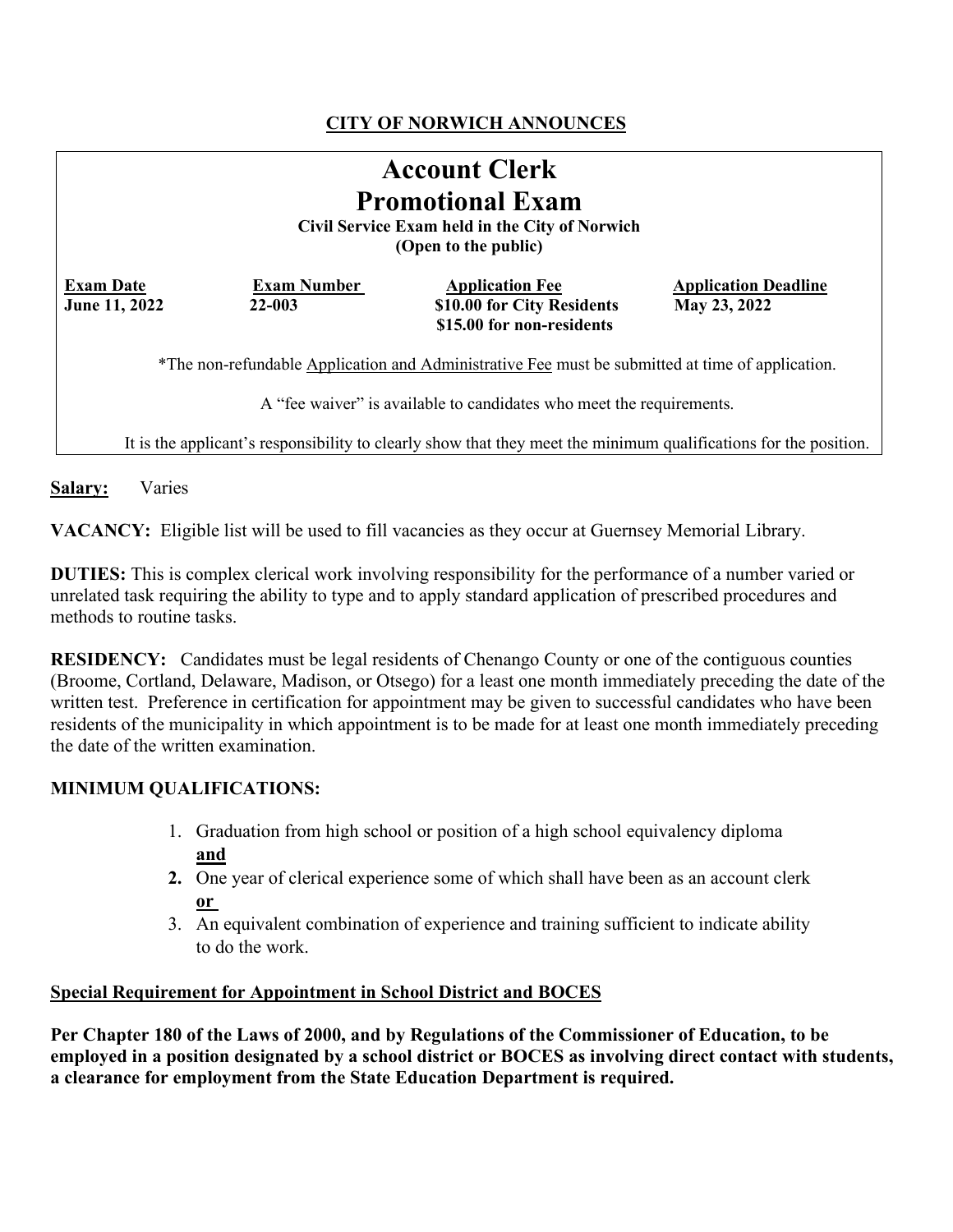**SUBJECT OF EXAMINATION:** There will be a written test and a qualifying performance test in typing.

## **WRITTEN TEST WILL COVER:**

- 1. **Spelling:** These questions test your ability to spell words that are used in written business communications
- 2. **Record Keeping**: These questions evaluate your ability to perform common record keeping tasks. The test consists of two or more "sets" of questions; each set concerning a different problem. Typical record keeping problems might involve the organization or collation of data from several sources; scheduling; maintaining a record system using running balances; or completion of a table summarizing data using totals, subtotals, averages, and percent.
- 3. **Clerical Operations with Letters and Numbers**: These questions test your skills and abilities in clerical operations involving, comparing, checking, and counting. The questions require you to follow the specific directions given for each question which may involve alphabetizing, comparing, checking, and counting given groups of letters and/or numbers.

**Use of a calculator is recommended for this exam:** The use of a quiet, hand-held, solar or battery powered calculator is recommended. Devices with typewriter keyboards such as computers, spell-checkers, personal digital assistants, address books, language translators, dictionaries and any similar devices are prohibited.

**EXAMINATION FEE**: A fee of \$10.00 for City of Norwich residents and \$15.00 for non-residents is required for each separately numbered examination for which you apply. The required fee must accompany your application. Send check or money order payable to the City of Norwich. DO NOT SEND CASH. Write the examination number(s) on the check or money order. Applicants whose application forms are not accompanied by the appropriate fee; or whose personal check is returned for insufficient funds will not be considered as candidates. Checks returned for insufficient funds will subject you to penalties as provided by law.

As no refunds will be made if your application is disapproved, be sure to compare your qualifications carefully with the requirements for admission and file only for those examinations for which you are clearly qualified. Examination fees are payable at the Finance Office in City Hall, One City Plaza, Norwich, N.Y. 13815.

### **GENERAL INFORMATION**:

1. Application forms are available from the Finance Office, City Hall, One City Plaza, Norwich, NY, 13815 or online at https://www.norwichnewyork.net/government/human-resources.php

2. Saturday Sabbath observers; disabled individuals; active military members: If special arrangements for testing are required, indicate this on your application form, or inform the Department of Human Resources in writing.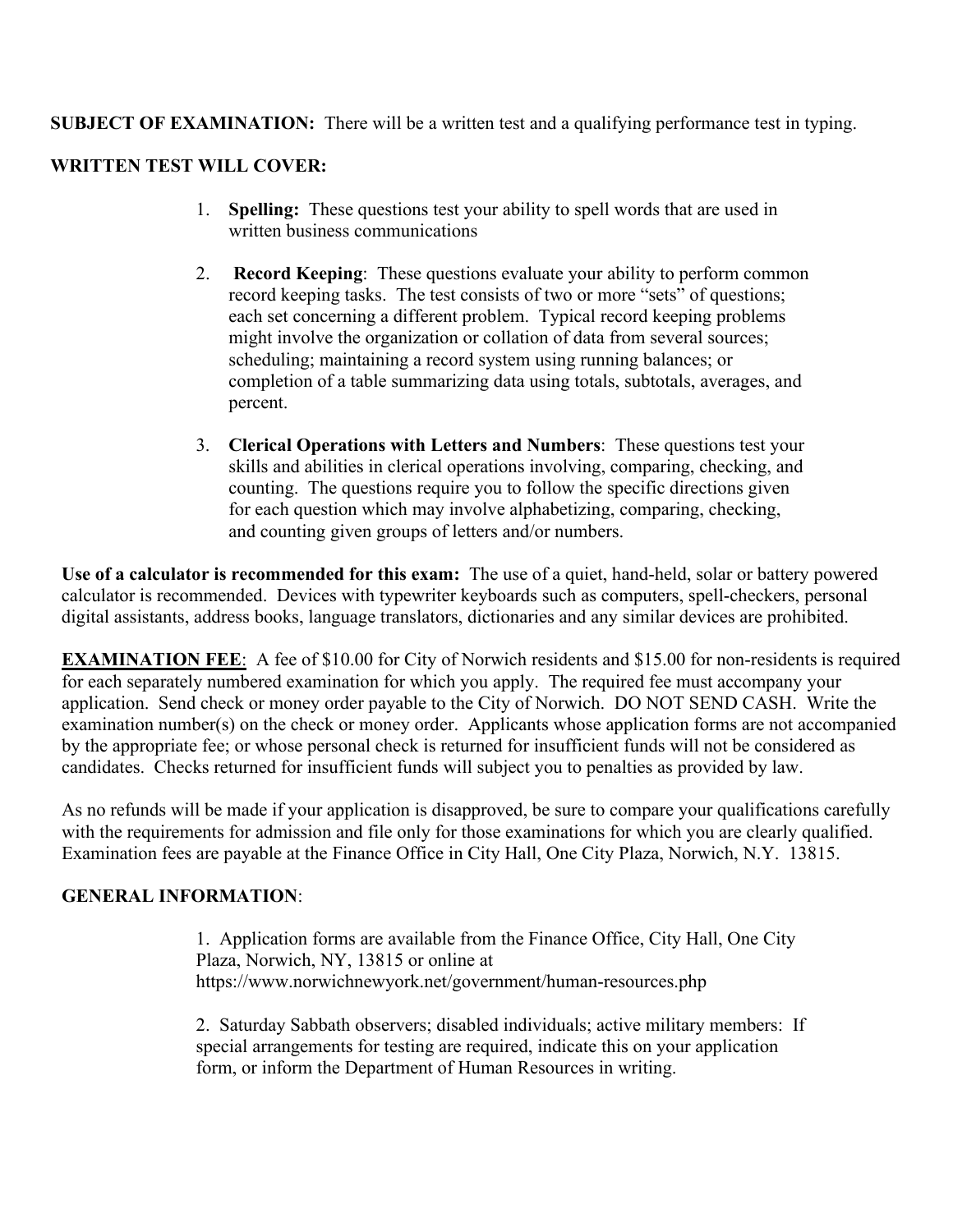3. If you have applied for any other civil service examination to be given on the same test date for employment with New York State or any other local government jurisdiction excluding New York City, you must make arrangements to take all the examinations at one test site.

If you have applied for both State and local government examinations, you must make arrangements to take all your examinations at the State examination center by call ((518) 457-7022 no later than two weeks before the test date.

If you have applied for other local government examinations, call or write to each civil service agency to make arrangements no later than two weeks before the date of the examinations. You must notify all local government civil service agencies with which you have filed an application of the test site at which you wish to take your examination.

4. Candidates wishing to take more than one examination must complete the Application for Employment or Examination form for each request.

.

5. All experience required to meet the minimum qualification section is paid fulltime experience unless otherwise noted.

6. Applicants must answer every question on the application form and make sure the application is complete in all respects. Incomplete applications will be disapproved.

7. Falsification of any part of the Application for Examination or Employment will result in disqualification.

- 8. Accepted candidates for examination will be notified of when and where to appear for the examination. Candidates will not be admitted to the examination unless they have an admission notice. Disqualified candidates will be sent a notice. The Civil Service Commission does not make formal acknowledgments of the receipt of an application or take responsibility for non-delivery of mail or postal delays.
- 9. In conformance with Section 85-a of the Civil Service Law, children of firefighters and police officers killed in the line of duty shall be entitled to receive an additional ten points in a competitive examination for original appointment in the same municipality in which his or her parent has served. If you are qualified to participate in this examination and are a child of a firefighter or police officer killed in the line of duty in this municipality, please inform this office of this matter when you submit your application for examination. A candidate claiming such credit has a minimum of two months from the application deadline to provide the necessary documentation to verify additional credit eligibility. However, o credit may be added after the eligible list has been established.